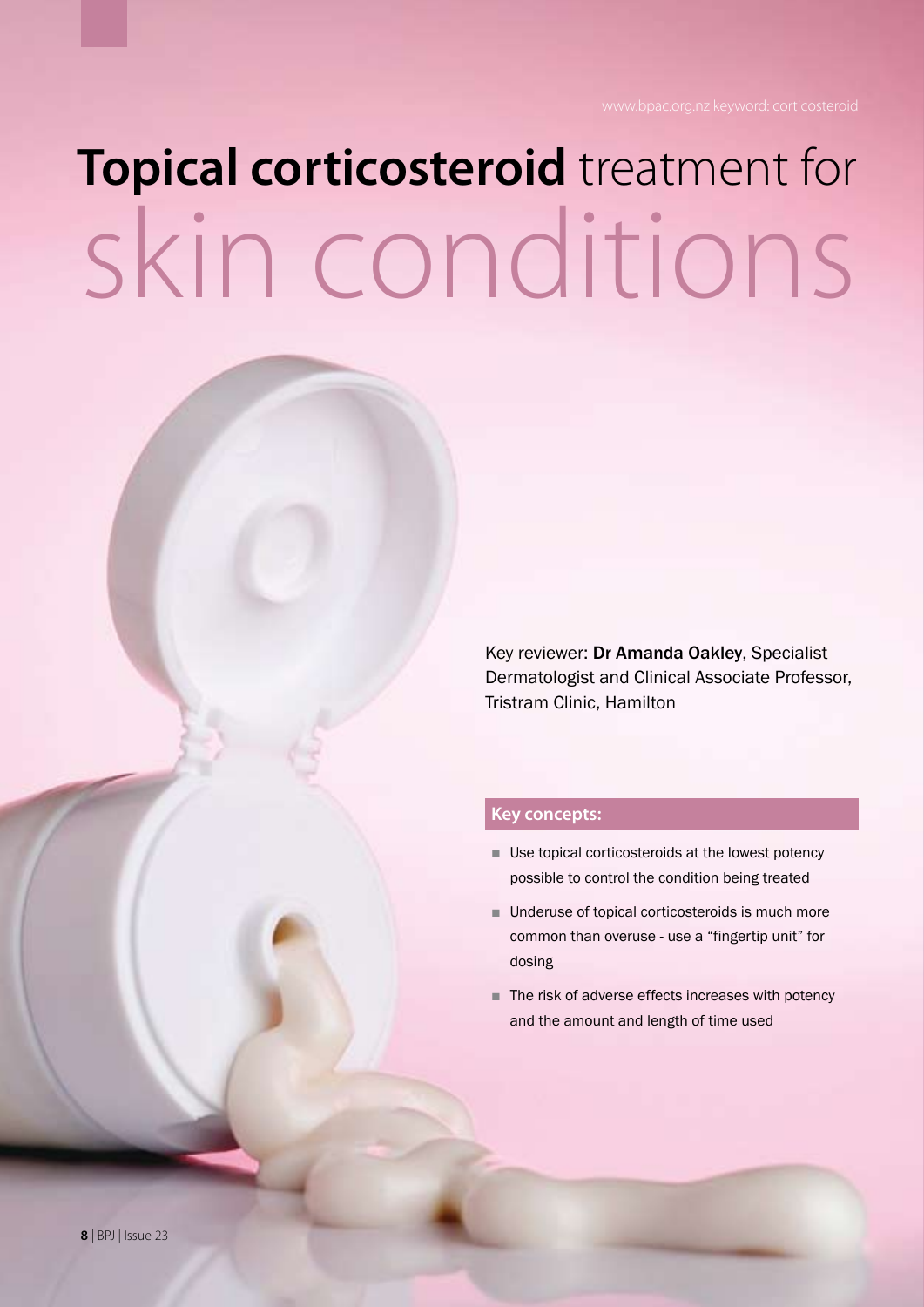Topical corticosteroids are used for many skin conditions (Table 1). They suppress the inflammatory reaction and relieve symptoms however they are not curative and when they are discontinued symptoms can recur.<sup>1</sup>

Topical corticosteroids should not be used for rosacea or acne vulgaris. They may worsen ulcerated or secondarily infected lesions.1

#### **Which potency do I choose?**

In general use topical corticosteroids at the lowest potency possible to control the condition.

Low potency corticosteroids are typically used when treating large areas or for longer term application. They are also more suitable for use on children or areas of thinner skin such as the face, groin or axilla.<sup>2</sup>

More potent corticosteroids are suitable for severe conditions and for use on areas of the body that have thicker skin such as the palms of the hands and soles of the feet. They should generally not be used under occlusion or on areas of thinner skin.<sup>2</sup>

Occlusion increases the absorption of topical corticosteroids by increasing the hydration of the skin and therefore enhancing penetration. This needs to be considered when selecting corticosteroid potency. Occlusive materials include polyethylene gloves, plastic film (e.g. Gladwrap) or occlusive dressings.<sup>3</sup> Irritation, folliculitis and infection are more likely to occur under occlusion.2 Corticosteroid related adverse effects are also more likely, especially if occlusion is prolonged, because of increased absorption.

#### **Which formulation do I choose?**

Choice of formulation depends on a number of factors, including the type of skin lesion to be treated and its location. Patient preference is important to consider because it can affect compliance.

Table 1: Conditions that may respond to topical corticosteroids<sup>2</sup>

| Moderate - high potency corticosteroids | Low - moderate potency corticosteroids  |  |
|-----------------------------------------|-----------------------------------------|--|
| Alopecia areata                         | Perianal inflammation (severe)          |  |
| Atopic dermatitis                       | Asteatotic eczema                       |  |
| Contact dermatitis (severe)             | Atopic dermatitis                       |  |
| Discoid lupus                           | Dry nummular (discoid) eczema           |  |
| Hyperkeratotic eczema                   | Intertrigo (short-term)                 |  |
| Lichen planus                           | Scabies (after scabicide)               |  |
| Lichen sclerosus                        | Seborrhoeic dermatitis                  |  |
| Lichen simplex chronicus                | Low potency corticosteroids             |  |
| Exudative nummular (discoid) eczema     | Dermatitis (face, eyelids, napkin area) |  |
| Psoriasis                               | Intertrigo                              |  |
| Severe hand eczema                      | Perianal inflammation                   |  |
| Stasis dermatitis                       |                                         |  |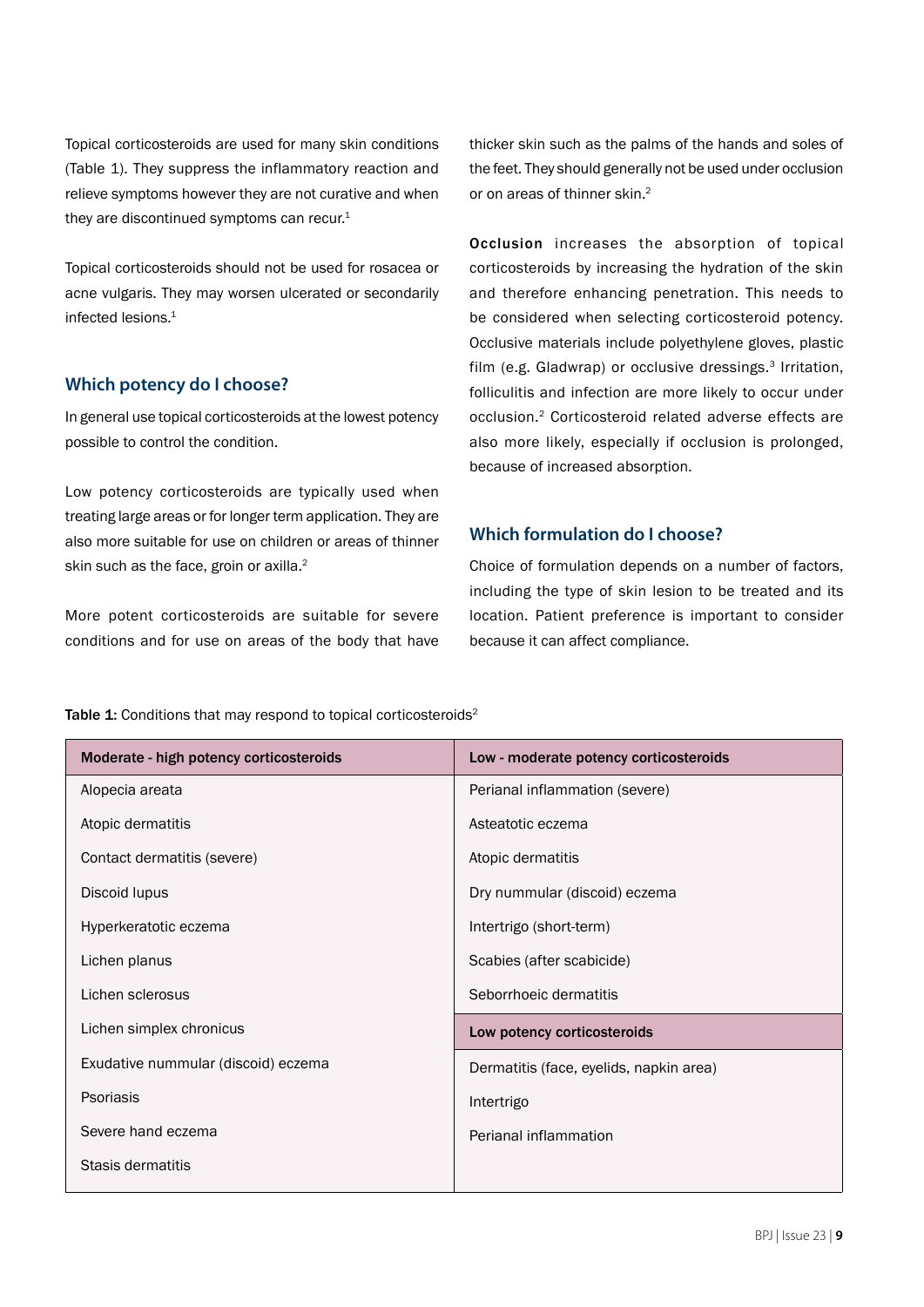Ointments are greasy and remain on the skin after they are applied. They are particularly suitable for use on dry, thick or lichenified skin. The potency of a corticosteroid can be affected by its formulation e.g. for any given strength of corticosteroid, an ointment formulation will be more potent than a cream. This is because the occlusive nature of an ointment enhances absorption of the corticosteroid.2

Creams are often preferred by patients especially for use on exposed areas such as the face because they vanish when rubbed into the skin. $1, 4$  They are suitable for moist or weeping lesions. Creams contain more preservatives and excipients than ointments and so are more likely to cause hypersensitivity or irritation.4

Lotions have a thin consistency, making them easier to apply to hairy areas such as the scalp. $1$  They contain alcohol and have a drying effect on exudative lesions, but may sting on application.

#### **How much do I prescribe?**

Underuse of topical corticosteroids is much more common than overuse. An acute or severe condition that is likely to respond to topical corticosteroids should be treated generously, aiming to get control promptly.

Regularly review patients with chronic skin conditions e.g. atopic dermatitis, to monitor use of topical corticosteroids – they may be using excessive potency or frequency or quantities where a milder preparation or an emollient would be more suitable. Conversely, the patient may be underusing topical corticosteroids because of perceived lack of efficacy, or fear of adverse effects – generous intermittent applications of potent products should be encouraged e.g., "weekend pulse therapy".

#### **Dose using fingertip units**

A fingertip unit is a guide to how much corticosteroid to apply to a particular area and describes the amount of product squeezed onto the top third of the finger (see Figure 1).<sup>5</sup>



Figure 1: Fingertip unit. Picture supplied by DermNet NZ.

Table 2: Number of fingertip units per body part<sup>5</sup>

| <b>Body part</b>         | <b>Fingertip units</b> | Approximate<br>quantity to<br>prescribe* |
|--------------------------|------------------------|------------------------------------------|
| One hand                 | $\mathbf{1}$           | 15g                                      |
| One arm                  | 3                      | 30 <sub>g</sub>                          |
| One foot                 | $\mathfrak{D}$         | 15g                                      |
| One leg                  | 6                      | 50 g                                     |
| Face and neck            | 2.5                    | 30 <sub>g</sub>                          |
| Trunk, front and<br>back | 14                     | 100 g                                    |
| Entire body              | $\sim$ 40              | 300 g                                    |

\* for single daily application for an adult for two weeks

One fingertip unit is equivalent to approximately 0.5 g for a male and 0.4 g for a female. Infants and children should use one quarter to one third of the adult amount.

The number of fingertip units needed varies with the area of skin requiring treatment (Table 2 and Figure 2).

The amount of cream required daily can be used to calculate the correct amount needed on a prescription.

For example: If an adult female applies cream to both arms and hands once daily, she will need 3.2 g per day (i.e. eight fingertip units  $\times$  0.4 g = 3.2 g per day) and 22.4 g per week. A 50 g tube should last approximately two weeks, but if she applies it twice daily it will be finished in approximately one week.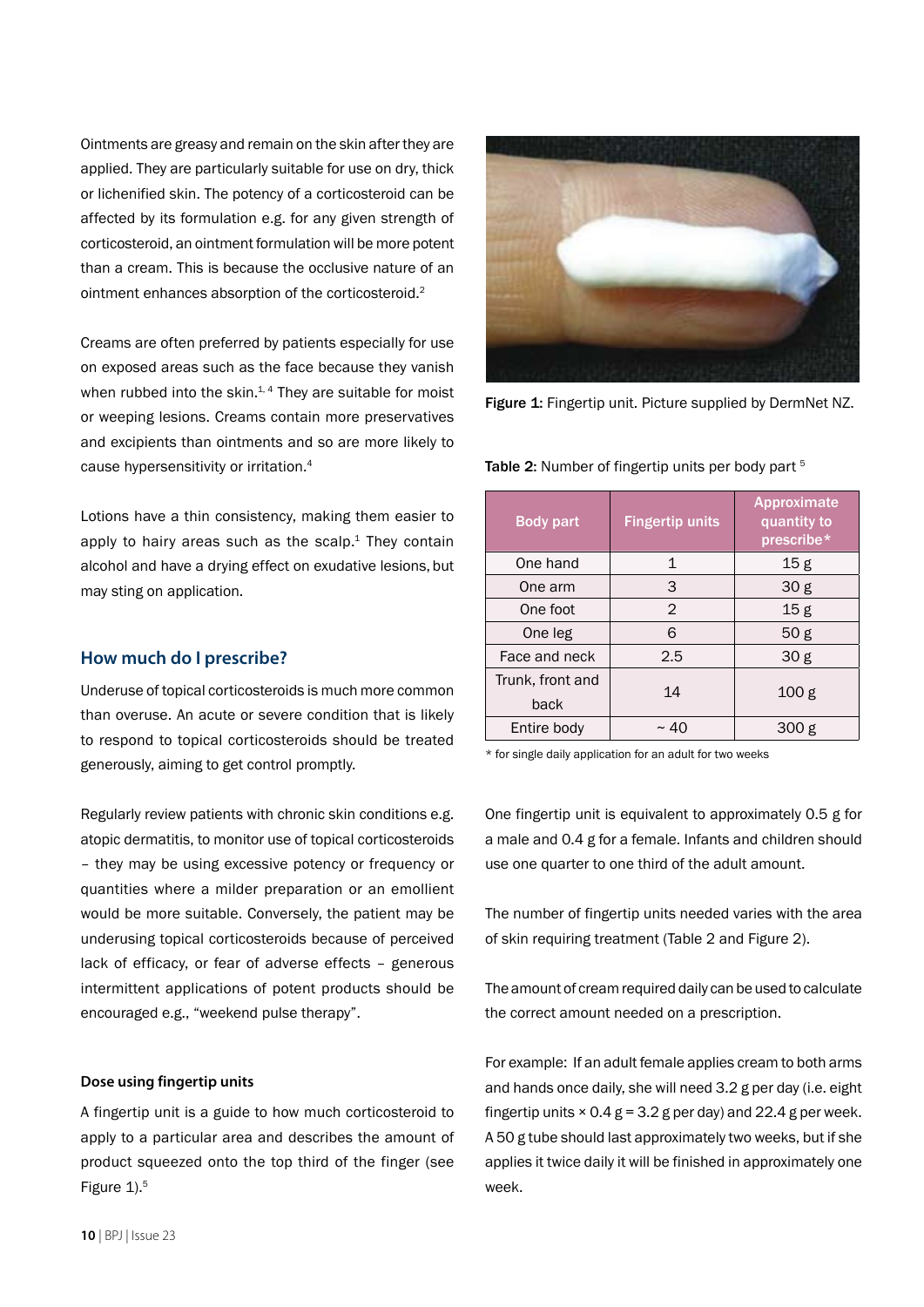

Figure 2: Fingertip units for different areas of the body

#### **How often should topical corticosteroids be applied?**

Application of topical corticosteroids is usually recommended once or twice daily depending on the condititon being treated.6 For the treatment of atopic eczema, applying topical corticosteroids more often than once daily has not been shown to produce significantly better results and may adversely affect patient compliance.7

 $\mathscr{P}$  Best practice tip: Prescribe moderate, potent or very potent topical corticosteroids for once daily use only.

#### **How long can topical corticosteroids be used?**

Long term use of topical corticosteroids can induce tachyphylaxis (tolerance to the vasoconstrictive action of topical corticosteroids). Adverse effects are uncommon when using mild to potent corticosteroids for less than three months, except when used on the face and neck, in intertriginous areas (skin folds), or under occlusion. However, very potent corticosteroids should not be used continuously for longer than three weeks.<sup>2</sup> If longer use of very potent corticosteroids is required, they should be gradually tapered to avoid rebound symptoms and then stopped for a period of at least one week after which treatment can be resumed.<sup>2</sup>

#### **Should topical corticosteroids be applied before or after emollients?**

There are a lack of controlled studies investigating the best order of application of topical corticosteroids and emollients.

The NICE guideline<sup>6</sup> for managing eczema in children advises that if both are applied, an interval of several minutes should be left between the application of a topical corticosteroid and an emollient. Which to use first is debatable – however one guideline suggests that emollients should be applied first because:<sup>8</sup>

- Topical drugs may be more effective when used after emollients
- Corticosteroids may be diluted or transferred to areas that do not require treatment if emollients are applied immediately on top of them

#### **What adverse effects are likely to occur?**

The risk of adverse effects increases with potency, the amount of topical corticosteroids used and occlusion. While systemic adverse effects are rare, local adverse effects are more common and include skin atrophy, telangiectasia (especially on the cheeks), acne and corticosteroid or preservative-induced contact dermatitis.9

Systemic adverse effects, including adrenal suppression, growth retardation, Cushing's syndrome and hypertension may occur with the use of topical corticosteroids but are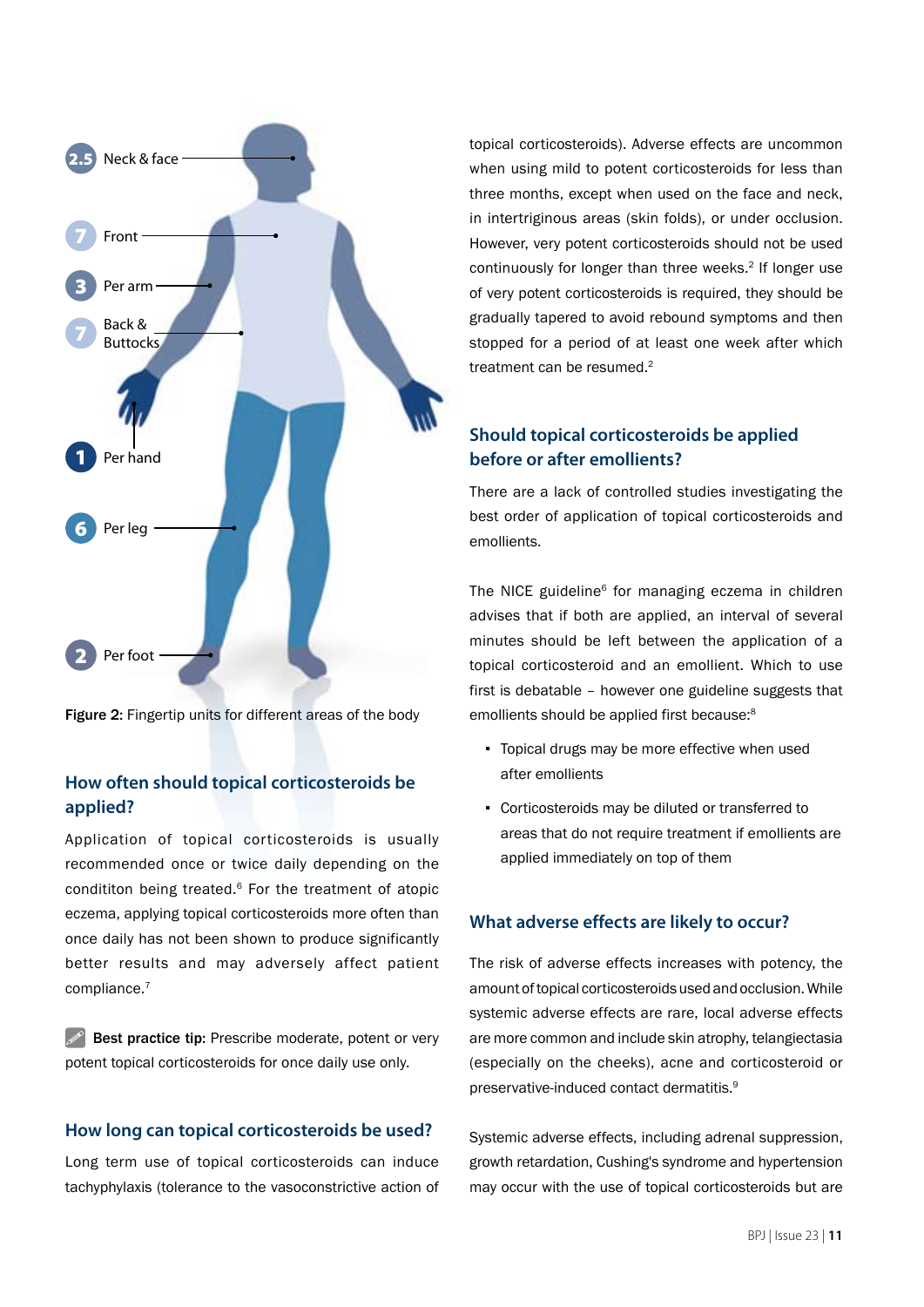#### T**opical corticosteroids available in New Zealand (prescription only) 10**

| <b>Potency class</b>                                            | <b>Products</b>                         | <b>Plain formulations</b>                                                         | <b>Combination formulations</b>                                                                             |
|-----------------------------------------------------------------|-----------------------------------------|-----------------------------------------------------------------------------------|-------------------------------------------------------------------------------------------------------------|
| Low                                                             | Hydrocortisone (1%)                     | Hydrocortisone BP cream<br>$(PSM)$ $(s)$                                          | Micreme H (+ miconazole)<br>$\circledast$                                                                   |
|                                                                 |                                         | Lemnis Fatty Cream HC (S)                                                         | Pimafucort cream/                                                                                           |
|                                                                 |                                         | DP Lotion-HC 1% (+ wool<br>fat, mineral oil) S                                    | ointment (+ neomycin,<br>$n$ atamycin) $(s)$                                                                |
| Moderate (2-25 times as<br>potent as hydrocortisone)            | Clobetasone butyrate<br>(0.05%)         | Eumovate cream (PS)                                                               |                                                                                                             |
|                                                                 | Triamcinolone acetonide<br>(0.02%)      | Aristocort cream/ointment<br>$\circled{\textcolor{red}S}$                         |                                                                                                             |
| Potent (50-100 times as<br>potent as hydrocortisone)            | Betamethasone valerate<br>$(0.1\%)$     | Beta cream/ointment/<br>scalp application (S)<br>Betnovate lotion (S)             | Betnovate C ointment/<br>cream (+ clioquinol) (Ps)<br>Fucicort (+ fusidic acid<br>$2\%)$ $\left($ $\right)$ |
|                                                                 | Betamethasone<br>dipropionate (0.05%)   | Diprosone cream/ointment<br><b>(PS)</b><br>Diprosone OV cream/<br>ointment (PS)   |                                                                                                             |
|                                                                 | Diflucortolone valerate<br>$(0.1\%)$    | Nerisone cream/ointment/<br>fatty ointment (PS)                                   | Nerisone C cream (+<br>chlorquinaldol 1%) NS                                                                |
|                                                                 | Hydrocortisone 17-butyrate<br>$(0.1\%)$ | Locoid cream/lipocream/<br>ointment/scalp lotion/<br>crelo topical emulsion $(s)$ | Locoid C (+chlorquinaldol<br>$3\%)$ (s)                                                                     |
|                                                                 | Mometasone furoate<br>$(0.1\%)$         | Elocon cream/lotion/<br>ointment <sup>5</sup>                                     |                                                                                                             |
|                                                                 | Methylprednisolone<br>aceponate (0.1%)  | Advantan cream/ointment<br>$\circledast$                                          |                                                                                                             |
|                                                                 | Triamcinolone acetonide<br>$(0.1\%)$    |                                                                                   | Viaderm KC cream/<br>ointment (+ neomycin,<br>nystatin, gramicidin) Ps                                      |
| Very potent (up to 600<br>times as potent as<br>hydrocortisone) | Clobetasol propionate<br>(0.05%)        | Dermol cream/ointment<br>$\circled{\textcolor{red}S}$                             |                                                                                                             |

Key: S fully subsidised; **PS** partially subsidised; **NS** not subsidised

N.B. 0.5%-1% (restricted to ≤ 30 g) hydrocortisone products are available over-the-counter.